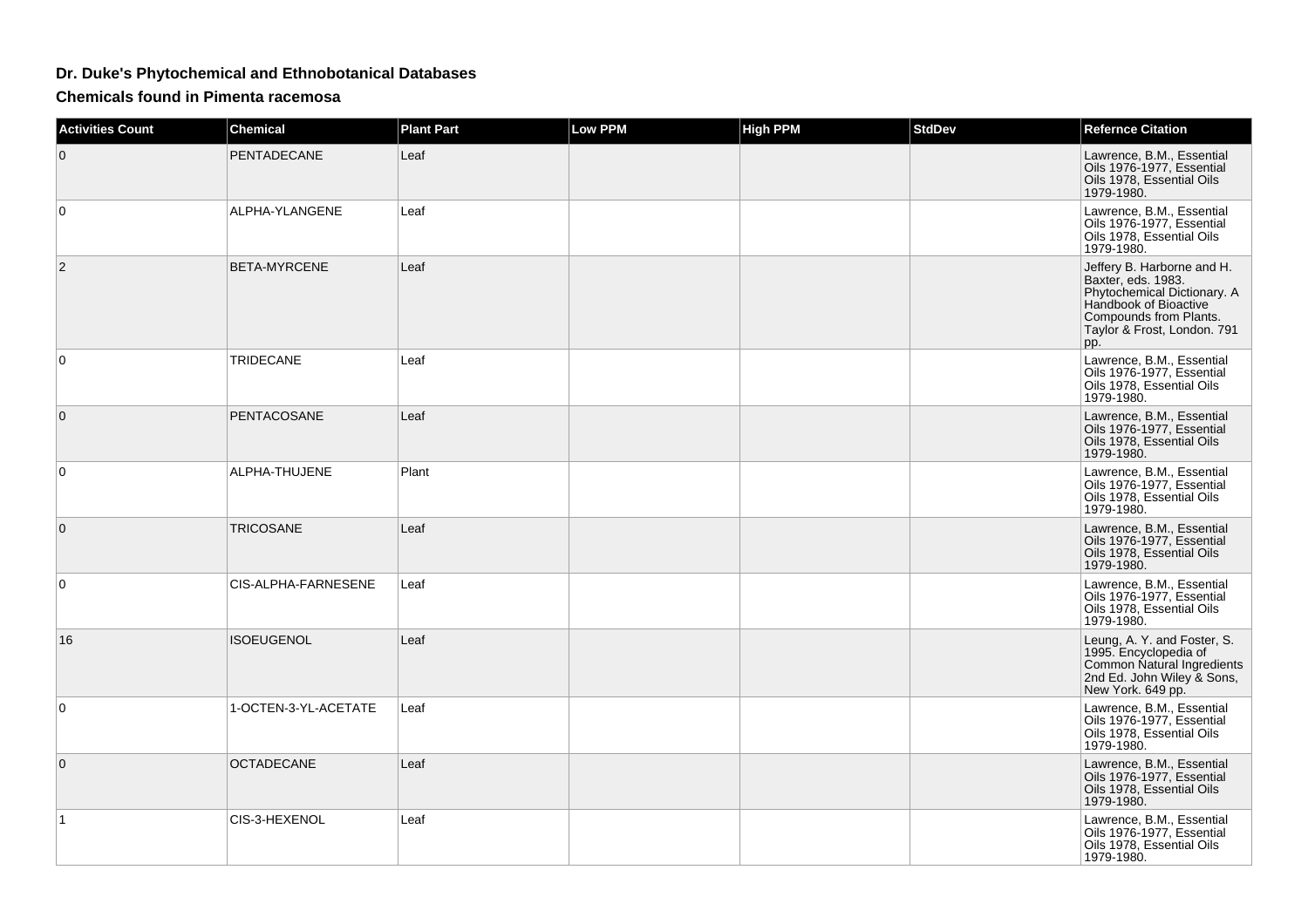| <b>Activities Count</b> | Chemical                            | <b>Plant Part</b> | Low PPM | <b>High PPM</b> | <b>StdDev</b> | <b>Refernce Citation</b>                                                                                                               |
|-------------------------|-------------------------------------|-------------------|---------|-----------------|---------------|----------------------------------------------------------------------------------------------------------------------------------------|
| $\overline{0}$          | TRANS-3-HEXENOL                     | Leaf              |         |                 |               | Lawrence, B.M., Essential<br>Oils 1976-1977, Essential<br>Oils 1978, Essential Oils<br>1979-1980.                                      |
| $\mathbf 0$             | <b>LEDENE</b>                       | Leaf              |         |                 |               | Lawrence, B.M., Essential<br>Oils 1976-1977, Essential<br>Oils 1978, Essential Oils<br>1979-1980.                                      |
| $\overline{0}$          | <b>FURFUROL</b>                     | Leaf              |         |                 |               | List, P.H. and Horhammer, L.,<br>Hager's Handbuch der<br>Pharmazeutischen Praxis,<br>Vols. 2-6, Springer-Verlag,<br>Berlin, 1969-1979. |
| $\mathbf 0$             | GAMMA-CADINENE                      | Leaf              |         |                 |               | Lawrence, B.M., Essential<br>Oils 1976-1977, Essential<br>Oils 1978, Essential Oils<br>1979-1980.                                      |
| $\mathbf 0$             | <b>TETROCOSANE</b>                  | Leaf              |         |                 |               |                                                                                                                                        |
| $\mathbf 0$             | NONADECANE                          | Leaf              |         |                 |               | Lawrence, B.M., Essential<br>Oils 1976-1977, Essential<br>Oils 1978, Essential Oils<br>1979-1980.                                      |
| 3                       | <b>HEXANOL</b>                      | Leaf              |         |                 |               | Lawrence, B.M., Essential<br>Oils 1976-1977, Essential<br>Oils 1978, Essential Oils<br>1979-1980.                                      |
| 0                       | ALPHA-P-DIMETHYL-<br><b>STYRENE</b> | Leaf              |         |                 |               | Lawrence, B.M., Essential<br>Oils 1976-1977, Essential<br>Oils 1978, Essential Oils<br>1979-1980.                                      |
| 5                       | EUGENOL-METHYL-ETHER Leaf           |                   |         |                 |               | List, P.H. and Horhammer, L.,<br>Hager's Handbuch der<br>Pharmazeutischen Praxis,<br>Vols. 2-6, Springer-Verlag,<br>Berlin, 1969-1979. |
| $\mathbf 0$             | <b>TETRADECANE</b>                  | Leaf              |         |                 |               | Lawrence, B.M., Essential<br>Oils 1976-1977, Essential<br>Oils 1978. Essential Oils<br>1979-1980.                                      |
| 5                       | NERYL-ACETATE                       | Leaf              |         |                 |               | Lawrence, B.M., Essential<br>Oils 1976-1977, Essential<br>Oils 1978, Essential Oils<br>1979-1980.                                      |
| 0                       | CALACORENE                          | Leaf              |         |                 |               | Lawrence, B.M., Essential<br>Oils 1976-1977, Essential<br>Oils 1978, Essential Oils<br>1979-1980.                                      |
| $\overline{0}$          | <b>HEXADECANE</b>                   | Leaf              |         |                 |               | Lawrence, B.M., Essential<br>Oils 1976-1977, Essential<br>Oils 1978, Essential Oils<br>1979-1980.                                      |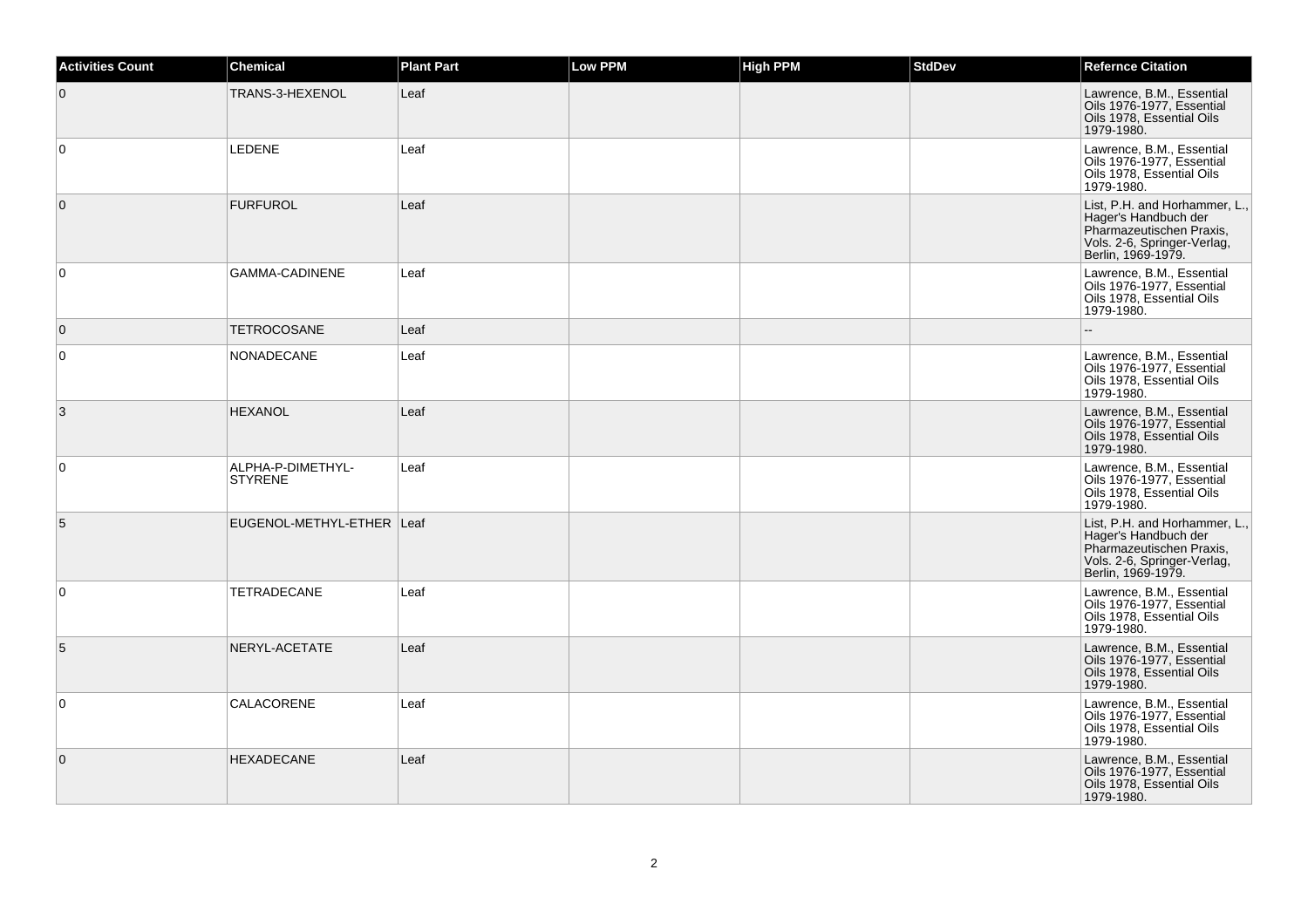| <b>Activities Count</b> | <b>Chemical</b>       | <b>Plant Part</b> | <b>Low PPM</b> | <b>High PPM</b> | <b>StdDev</b> | <b>Refernce Citation</b>                                                                          |
|-------------------------|-----------------------|-------------------|----------------|-----------------|---------------|---------------------------------------------------------------------------------------------------|
| $\overline{0}$          | ALPHA-MUUROLENE       | Leaf              |                |                 |               | Lawrence, B.M., Essential<br>Oils 1976-1977, Essential<br>Oils 1978, Essential Oils<br>1979-1980. |
| $\overline{0}$          | <b>HEXACOSANE</b>     | Leaf              |                |                 |               | Lawrence, B.M., Essential<br>Oils 1976-1977, Essential<br>Oils 1978, Essential Oils<br>1979-1980. |
| $\overline{0}$          | ALPHA-GURJUNENE       | Leaf              |                |                 |               | Lawrence, B.M., Essential<br>Oils 1976-1977, Essential<br>Oils 1978, Essential Oils<br>1979-1980. |
| $\overline{0}$          | TERPINEN-4-YL-ACETATE | Leaf              |                |                 |               | Lawrence, B.M., Essential<br>Oils 1976-1977, Essential<br>Oils 1978, Essential Oils<br>1979-1980. |
| $\overline{0}$          | <b>EICOSANE</b>       | Leaf              |                |                 |               | Lawrence, B.M., Essential<br>Oils 1976-1977, Essential<br>Oils 1978, Essential Oils<br>1979-1980. |
| $\overline{0}$          | ALPHA-CUBEBENE        | Leaf              |                |                 |               | Lawrence, B.M., Essential<br>Oils 1976-1977, Essential<br>Oils 1978, Essential Oils<br>1979-1980. |
| $\overline{0}$          | <b>HEPTADECANE</b>    | Leaf              |                |                 |               | Lawrence, B.M., Essential<br>Oils 1976-1977, Essential<br>Oils 1978, Essential Oils<br>1979-1980. |
| $\overline{0}$          | ALPHA-CUBEBINE        | Leaf              |                |                 |               | $\overline{\phantom{a}}$                                                                          |
| $\overline{0}$          | <b>DOCOSANE</b>       | Leaf              |                |                 |               | Lawrence, B.M., Essential<br>Oils 1976-1977, Essential<br>Oils 1978, Essential Oils<br>1979-1980. |
| $\overline{0}$          | BETA-COPAENE          | Leaf              |                |                 |               | Lawrence, B.M., Essential<br>Oils 1976-1977, Essential<br>Oils 1978, Essential Oils<br>1979-1980. |
| $\overline{0}$          | <b>HENEICOSANE</b>    | Leaf              |                |                 |               | Lawrence, B.M., Essential<br>Oils 1976-1977, Essential<br>Oils 1978, Essential Oils<br>1979-1980. |
| $\overline{0}$          | ALPHA-CADINENE        | Leaf              |                |                 |               | Lawrence, B.M., Essential<br>Oils 1976-1977, Essential<br>Oils 1978, Essential Oils<br>1979-1980. |
| 5                       | <b>SABINENE</b>       | Plant             |                |                 |               | Lawrence, B.M., Essential<br>Oils 1976-1977, Essential<br>Oils 1978, Essential Oils<br>1979-1980. |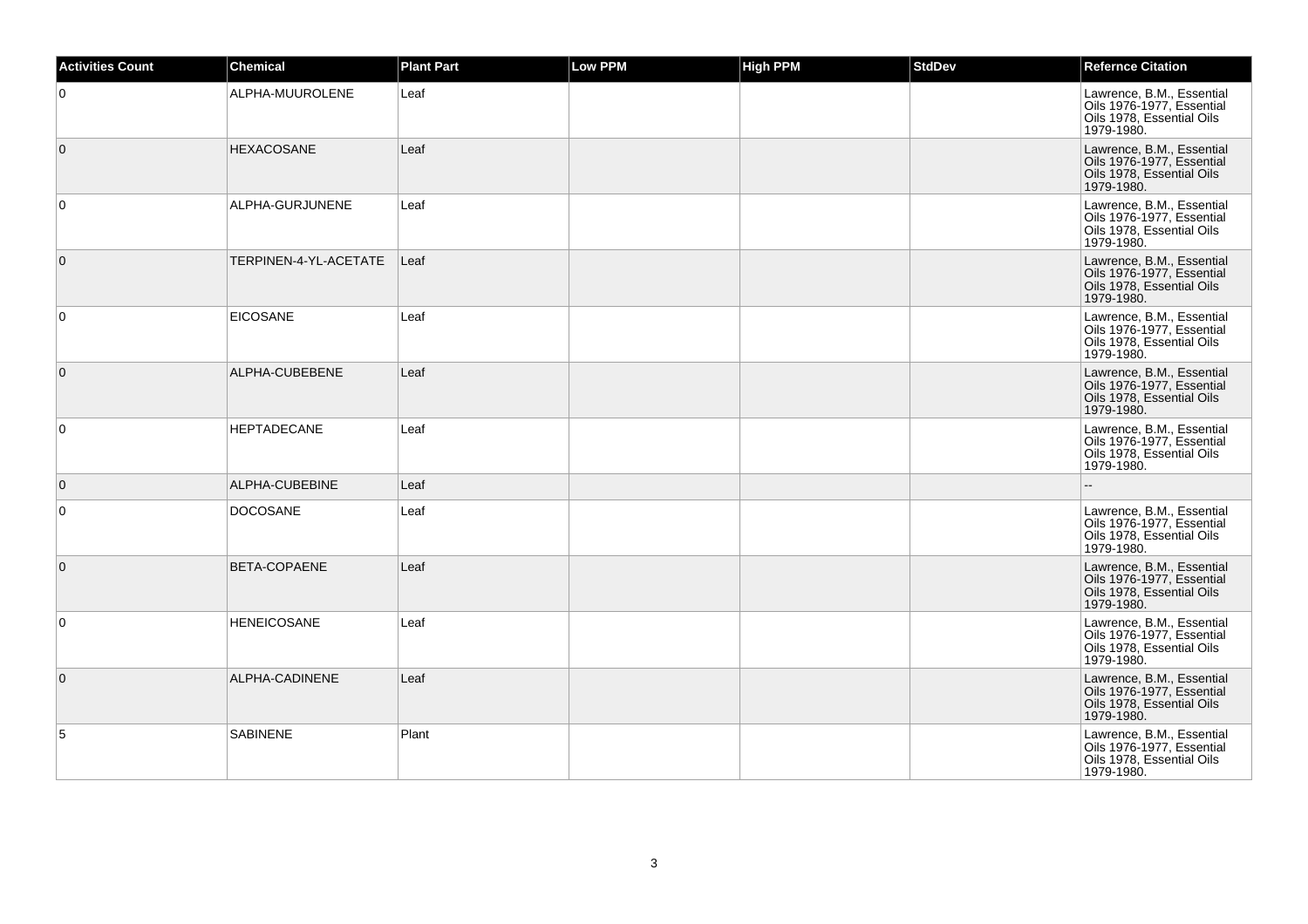| <b>Activities Count</b> | <b>Chemical</b>                     | <b>Plant Part</b> | <b>Low PPM</b> | <b>High PPM</b> | <b>StdDev</b>        | <b>Refernce Citation</b>                                                                          |
|-------------------------|-------------------------------------|-------------------|----------------|-----------------|----------------------|---------------------------------------------------------------------------------------------------|
| $\overline{0}$          | DELTA-ELEMENE                       | Leaf              |                |                 |                      | Lawrence, B.M., Essential<br>Oils 1976-1977, Essential<br>Oils 1978, Essential Oils<br>1979-1980. |
| 0                       | BETA-CEDRENE                        | Leaf              |                |                 |                      | Lawrence, B.M., Essential<br>Oils 1976-1977, Essential<br>Oils 1978, Essential Oils<br>1979-1980. |
| $\overline{0}$          | <b>TETRACOSANE</b>                  | Leaf              |                |                 |                      | Lawrence, B.M., Essential<br>Oils 1976-1977, Essential<br>Oils 1978, Essential Oils<br>1979-1980. |
| 0                       | (Z)-OCIMENE                         | Leaf              | 0.0            | 16.0            | 1.4142135623730954   | $\sim$                                                                                            |
| 11                      | <b>GAMMA-TERPINENE</b>              | Plant             | 0.0            | 16.0            | -0.5274539805502925  | $\sim$                                                                                            |
| 0                       | <b>VERBENOL</b>                     | Leaf              | 0.0            | 16.0            | $-1.0$               | $\sim$ $\sim$                                                                                     |
| $\overline{0}$          | 2,3-DEHYDRO-1,8-CINEOLE Leaf        |                   | 0.0            | 16.0            |                      | $\sim$                                                                                            |
| 17                      | <b>THUJONE</b>                      | Leaf              | 0.0            | 16.0            | -0.7362072762133899  |                                                                                                   |
| $\overline{0}$          | P-CYMEN-8-OL                        | Leaf              | 0.0            | 18.0            | -0.05670989498424539 | <b>--</b>                                                                                         |
| 0                       | TRANS-LINALOOL-OXIDE                | Leaf              | 0.0            | 18.0            | 0.15034619483106604  |                                                                                                   |
| 8                       | CARYOPHYLLENE-OXIDE                 | Leaf              | 0.0            | 18.0            | -0.3781728702778057  | $\overline{\phantom{a}}$                                                                          |
| $\mathbf 0$             | NERIC-ACID                          | Leaf              | 0.0            | 32.0            |                      |                                                                                                   |
| $\overline{0}$          | ALPHA-CYCLOCITRAL                   | Leaf              | 0.0            | 32.0            |                      |                                                                                                   |
| 0                       | (E)-ANETHOLE                        | Leaf              | 0.0            | 32.0            | 1.000000000000002    | $\sim$                                                                                            |
| $\overline{0}$          | ALPHA-AMORPHENE                     | Leaf              | 10.0           | 35.0            | -0.19089331525390477 | $\mathbf{u}$                                                                                      |
| 0                       | METHYL-HEPTENONE                    | Leaf              | 10.0           | 35.0            |                      | $\sim$                                                                                            |
| 13                      | <b>BETA-PINENE</b>                  | Leaf              | 1.0            | 35.0            | -0.37750495647165555 | Ξ.                                                                                                |
| $\overline{2}$          | ALPHA-HUMULENE                      | Leaf              | 0.0            | 36.0            | -0.40692506372496984 | $\overline{a}$                                                                                    |
| $\overline{0}$          | <b>CALAMENENE</b>                   | Leaf              | 0.0            | 36.0            | 0.12537842028357807  | ш.                                                                                                |
| 3                       | ALPHA-CADINOL                       | Leaf              | 0.0            | 36.0            | 1.7831324721513606   | $\sim$                                                                                            |
| $\overline{0}$          | (E,E)-ALPHA-FARNESENE               | Leaf              | 0.0            | 36.0            |                      |                                                                                                   |
| 0                       | 6-METHYL-HEPT-5-EN-2-<br><b>ONE</b> | Leaf              | 0.0            | 48.0            | 1.000000000000002    | L.                                                                                                |
| $\overline{2}$          | <b>GERMACRENE-D</b>                 | Leaf              | 0.0            | 55.0            | -0.48053593113363874 | $\mathbf{u}$                                                                                      |
| $\mathbf 0$             | (E)-OCIMENE                         | Leaf              | 0.0            | 65.0            | -0.5328616124338607  |                                                                                                   |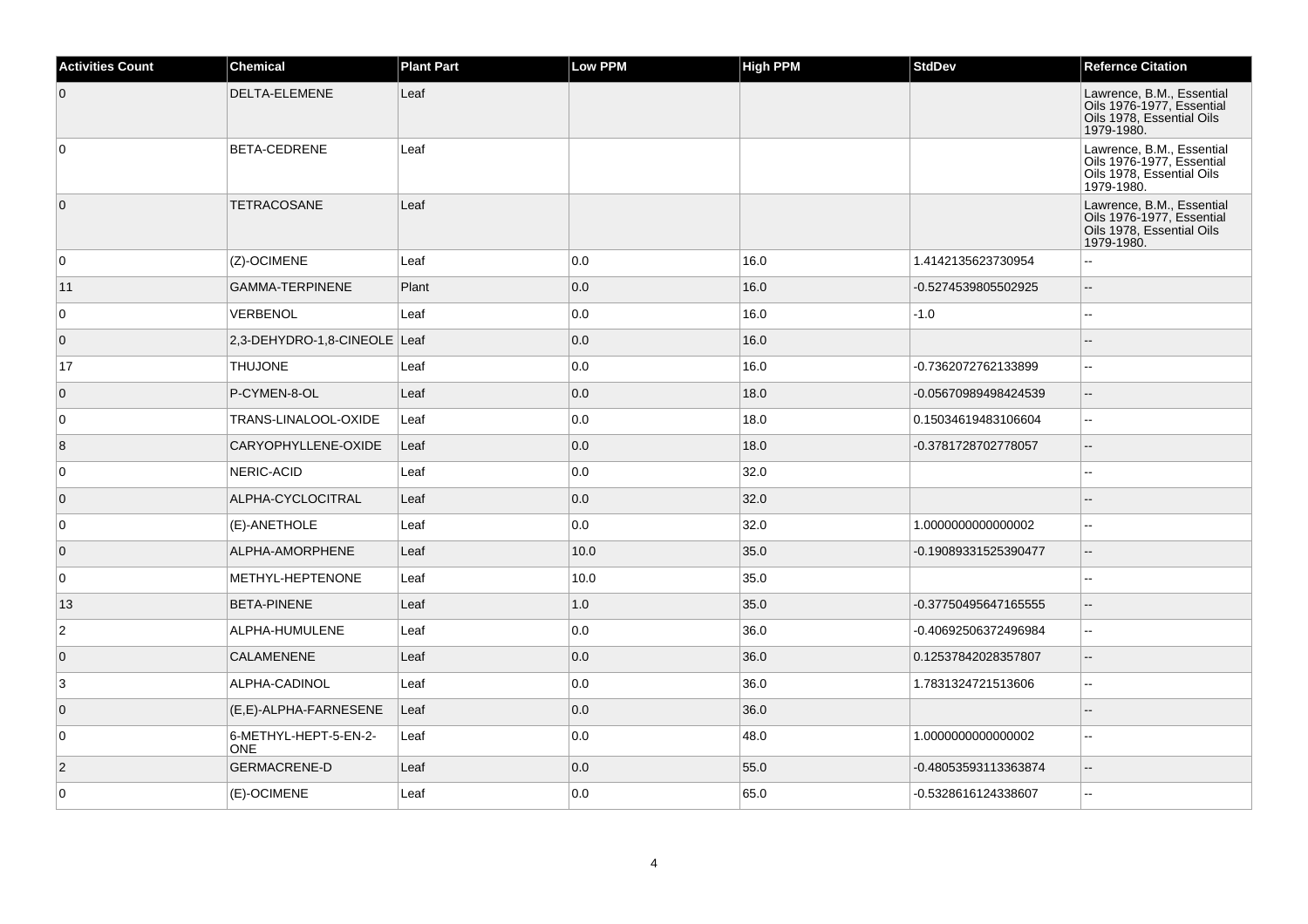| <b>Activities Count</b> | <b>Chemical</b>       | <b>Plant Part</b> | <b>Low PPM</b> | <b>High PPM</b> | <b>StdDev</b>        | <b>Refernce Citation</b> |
|-------------------------|-----------------------|-------------------|----------------|-----------------|----------------------|--------------------------|
| $\vert$ 1               | <b>COPAENE</b>        | Leaf              | 20.0           | 70.0            | 1.544780732576718    | $\sim$                   |
| 0                       | ALPHA-COPAENE         | Leaf              | 0.0            | 70.0            | 0.060157357813246624 | $\mathbf{L}$             |
| $\overline{0}$          | <b>TERPINOLINE</b>    | Leaf              | 0.0            | 100.0           |                      |                          |
| 0                       | BETA-CARYOPHYLLENE    | Leaf              | 0.0            | 110.0           | -0.280971407085572   | $\sim$                   |
| 10                      | <b>NEROL</b>          | Leaf              | 0.0            | 110.0           | 0.08229379594305986  | $\overline{\phantom{a}}$ |
| 9                       | DELTA-CADINENE        | Leaf              | 0.0            | 145.0           | 0.16716304864753206  | $\sim$                   |
| $\overline{0}$          | <b>GERANIC-ACID</b>   | Leaf              | 0.0            | 160.0           | 0.999999999999998    | $\sim$                   |
| 23                      | TERPINEN-4-OL         | Leaf              | 0.0            | 215.0           | -0.21755950373765864 | $\overline{\phantom{a}}$ |
| 41                      | <b>CAMPHOR</b>        | Leaf              | 0.0            | 240.0           | -0.24352185525168293 | $\sim$                   |
| $\overline{2}$          | <b>CHRYSANTHENONE</b> | Leaf              | 0.0            | 255.0           |                      |                          |
| 5                       | GERANYL-ACETATE       | Leaf              | 80.0           | 270.0           | 0.4063964750625717   | $\overline{\phantom{a}}$ |
| 31                      | <b>CARYOPHYLLENE</b>  | Leaf              | 90.0           | 305.0           | -0.497340410309604   | $\sim$                   |
| $\overline{0}$          | 3-OCTANONE            | Leaf              | 0.0            | 340.0           | 1.0                  |                          |
| $\overline{2}$          | <b>OCIMENE</b>        | Leaf              | 100.0          | 340.0           |                      | $\sim$                   |
| 23                      | ALPHA-TERPINEOL       | Leaf              | 0.0            | 415.0           | 0.1382399064245457   | $\overline{\phantom{a}}$ |
| 0                       | 1-OCTEN-3-OL          | Leaf              | 100.0          | 440.0           | 3.154920477470215    | $\sim$                   |
| $\vert$ 2               | 3-OCTANOL             | Leaf              | 30.0           | 540.0           | 1.999518069743643    | $\qquad \qquad -$        |
| 35                      | <b>GERANIOL</b>       | Leaf              | 0.0            | 560.0           | 0.02962893967624691  | $\mathbf{H}$             |
| 67                      | 1,8-CINEOLE           | Leaf              | 0.0            | 680.0           | -0.4427590410772167  | $\sim$                   |
| $\mathbf 0$             | <b>TRANS-OCIMENE</b>  | Leaf              | 210.0          | 715.0           | 1.5508624595270908   | $\overline{\phantom{a}}$ |
| 16                      | P-CYMENE              | Leaf              | 16.0           | 750.0           | 0.222984120681939    | $\overline{\phantom{a}}$ |
| 3                       | BETA-PHELLANDRENE     | Leaf              | 230.0          | 780.0           | 1.398677092000093    |                          |
| 28                      | ALPHA-PINENE          | Leaf              | 0.0            | 950.0           | -0.16286620322884066 |                          |
| 11                      | ALPHA-PHELLANDRENE    | Leaf              | 0.0            | 950.0           | 0.35939755207141527  | $\mathbf{L}$             |
| $\overline{0}$          | <b>LINALOL</b>        | Leaf              | 130.0          | 1020.0          | 0.16156519383563286  | $\overline{\phantom{a}}$ |
| 53                      | LINALOOL              | Leaf              | 130.0          | 1080.0          | 0.1004432910088594   |                          |
| 60                      | <b>LIMONENE</b>       | Leaf              | 140.0          | 6870.0          | 6.779460530175923    |                          |